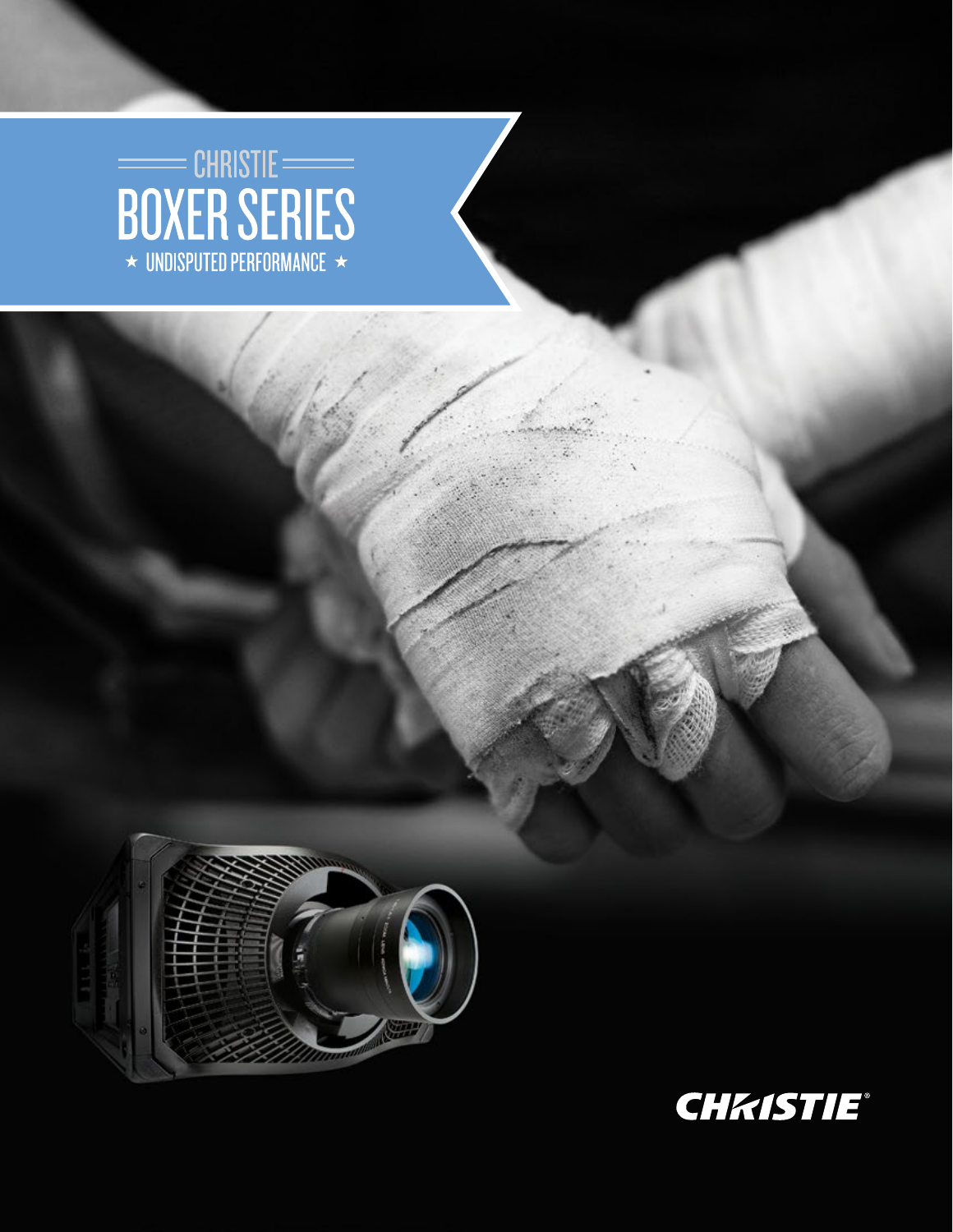# Christie Boxer Series

When Christie® introduced the first Boxer projector we knew we had created a champion. Engineered, designed and built from the ground-up in our world-class research and development facility, the Christie Boxer is the culmination of decades of experience working closely with leading rental stagers and AV professionals to understand their specific needs and expectations.

Now available in multiple software performance configurations, the Christie Boxer Series offers choice based on your resolution, brightness and budget requirements. With a convenient upgrade path to higher brightness, resolution and performance capabilities, you only pay for what you need today, while securing your investment into the future.

## Pound-for-pound, the top performing projectors available

The Christie Boxer Series of 3DLP® projectors represents the smartest, brightest and lightest high-performance, professional projectors available. Weighing in at a svelte and compact 160 lbs and including a host of smart monitoring features, single-phase power, built-in warping and blending, omnidirectional installation capabilities, a full-range of connectivity and Christie TruLife™ electronics, the Boxer Series packs a punch for high-impact visual events.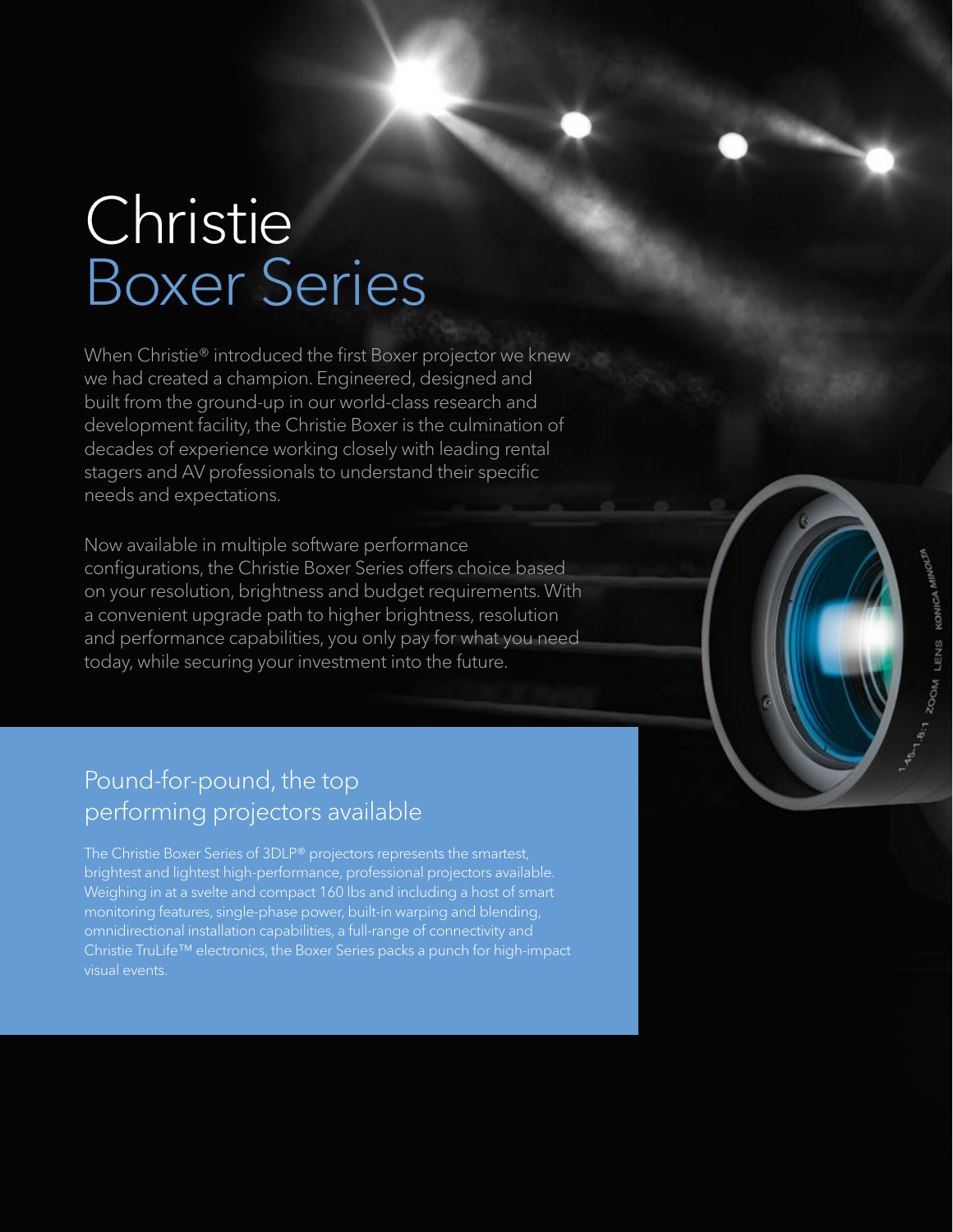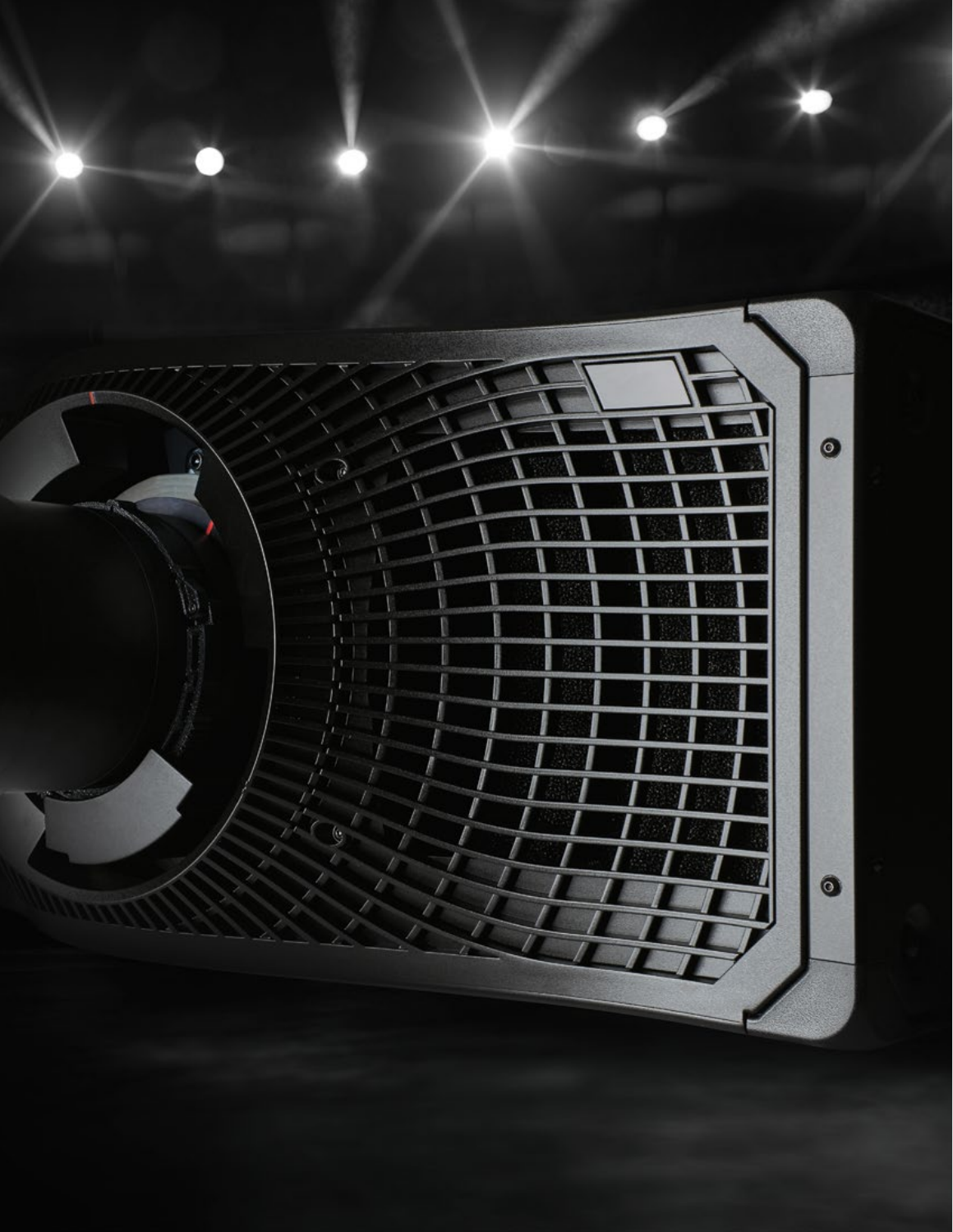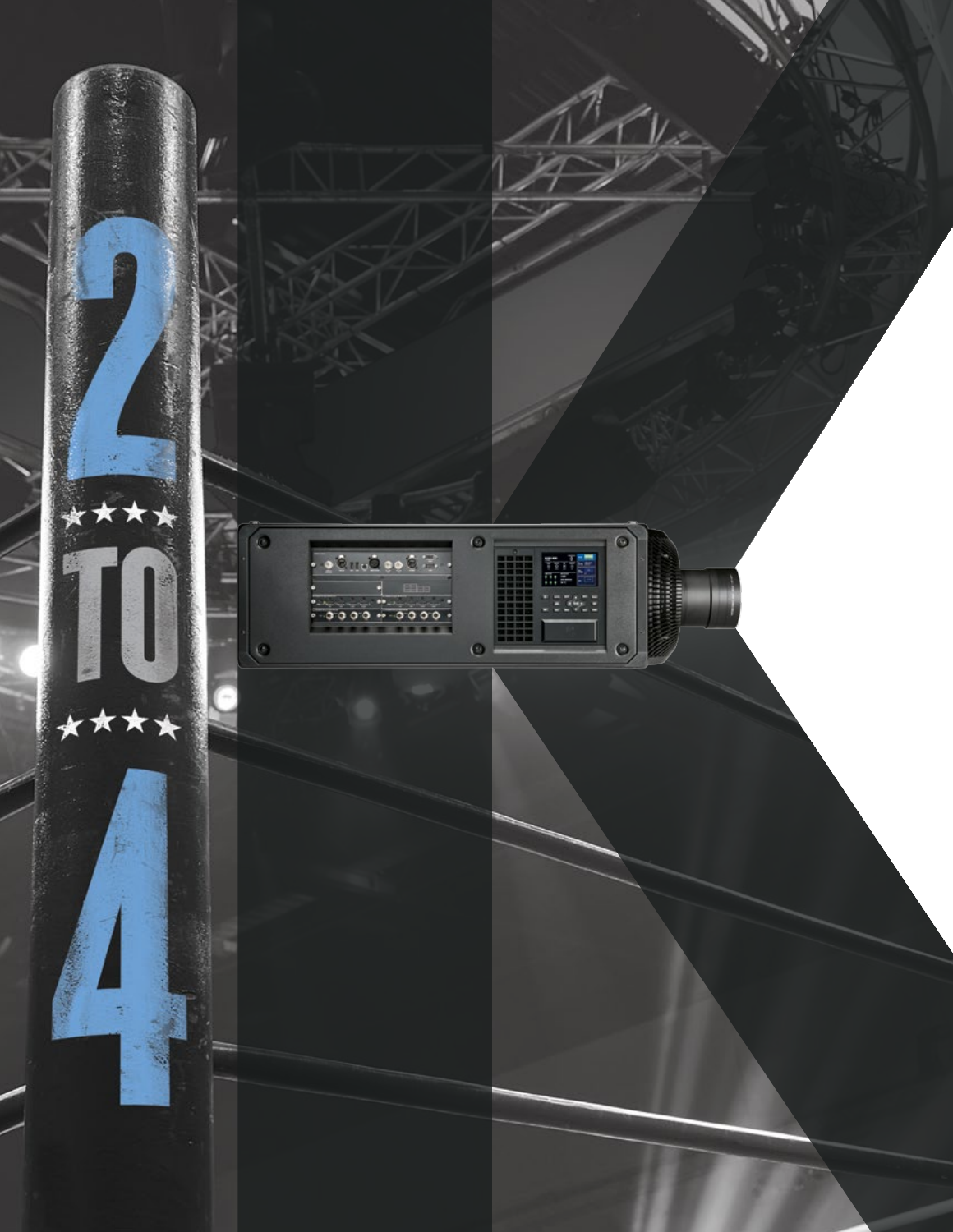# Performance upgrade paths

We understand your requirements for today will not be what they are tomorrow. The Christie® Boxer Series is available in multiple software performance configurations, giving you various options to meet your budget, brightness and resolution needs.

With configuration choices like 2K or 4K resolution, brightness ranging from 20,000 – 30,0000 lumens and refresh rates of 60Hz or 120Hz, combined with performance upgrade paths, you only pay for what you need today, while future-proofing your investment for tomorrow.

Field-upgradable, each upgrade takes only minutes until you're able to access the increased performance capabilities of any Boxer Series projector.

| <b>Boxer model</b> | <b>Resolution</b> | <b>Brightness</b>                          | Lamp count | <b>Electronics</b>           |
|--------------------|-------------------|--------------------------------------------|------------|------------------------------|
| 4K30               | 4K                | 30,000 center<br>29,000 ANSI<br>32,500 ISO | 6          | Christie TruLife - 120Hz     |
| 2K30               | 2K                | 30,000 center<br>29,000 ANSI<br>32,500 ISO | 6          | Christie TruLife Lite - 60Hz |
| 2K25               | 2K                | 25,000 center<br>24,500 ANSI<br>27,500 ISO | 5          | Christie TruLife Lite - 60Hz |
| 2K20               | 2K                | 20,000 center<br>19,500 ANSI<br>22,000 ISO | 4          | Christie TruLife Lite - 60Hz |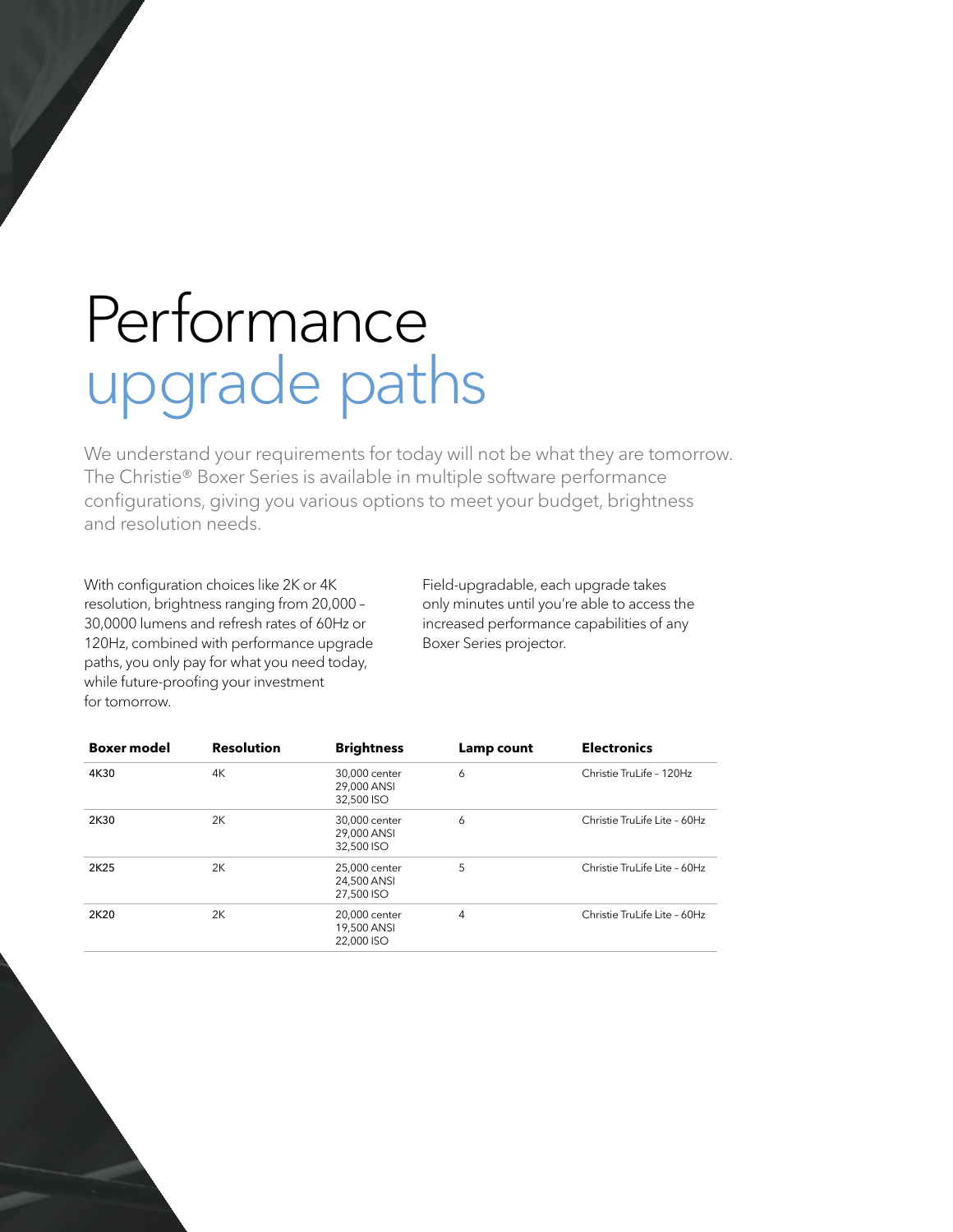## Built with the user in mind

Short timelines, tight budgets and high expectations. AV professionals have enough to worry about – their projectors shouldn't be one of them. That's why we've optimized the Christie® Boxer to provide an exceptional and intuitive, profit-focused user experience.

- › Compact, lightweight and rugged design for easy transport, shipping and installation
- 360-degree omnidirectional installation capabilities
- › Built-in Christie Twist® image warping and blending software
- $\rightarrow$  Proven 3DLP® image quality and reliability
- › Easy rigging and stacking
- › Complete connectivity: 3G-SDI, DisplayPort, HDBaseT™, DVI, HDMI™, HDMI 2.0, DisplayPort 1.2, 2 x 12G-SDI and fiber connectivity
- › At-a-glance source and status updates on lamp hours, voltage, temperature and warnings that can be sent directly to your mobile device or web browser
- › Integrated Near Field Communication (NFC) lets you track lamp and projector information using your mobile device
- › On-board toolkit

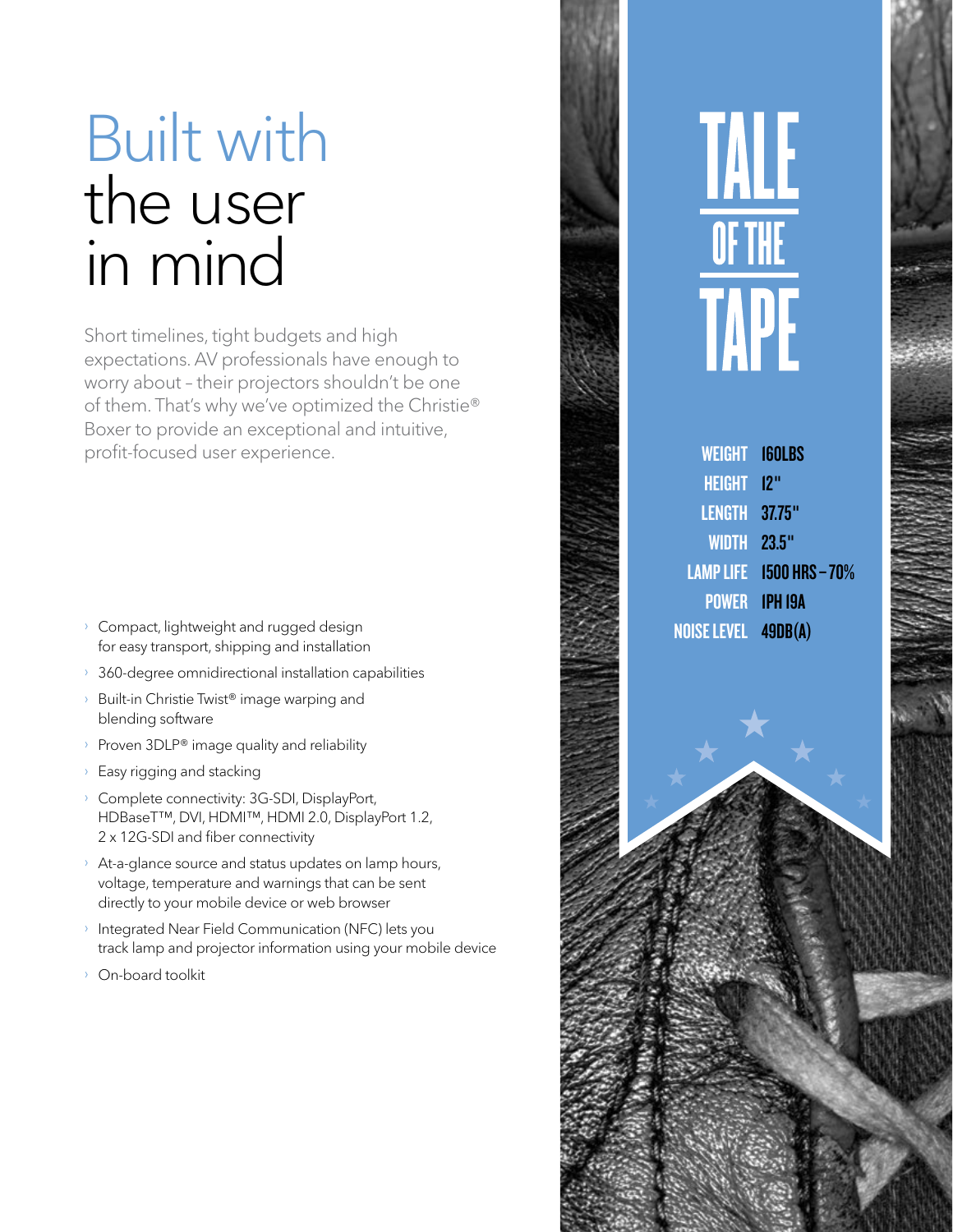

## Christie TruLife electronics platform

The Christie TruLife™ electronics platform is the basis for the latest generation of projectors capable of delivering ultra-high resolution, high-frame-rate video with unprecedented image fidelity. Leveraging the latest in field-programmable gate array integrated circuits and a proprietary floating point architecture, Christie TruLife supports a video-processing pipeline of up to 1.2 Gigapixels per second (GPix/s), enabling the first and only 4K DLP image processing at 120Hz performance.

A standard feature on all 2K Boxer models, Christie TruLife Lite provides superior video processing for 2K and HD sources. Featuring a floating-point processing engine with the equivalent of 25 bits fixed point processing resolution, Christie TruLife Lite provides increased dynamic range and superior scaling for an exceptional visual experience up to 60Hz performance.

### Low power preview

The low power preview mode (LPP) allows the projector to be powered from a standard wall outlet by switching to single-lamp operation. This time-saving feature can help perform standard maintenance tasks such as upgrading software and checking whether a replaced lamp works. In the field, the LPP mode can be used if projectors need to be setup with the LCD keypad before primary AC power service has been brought in to the site.